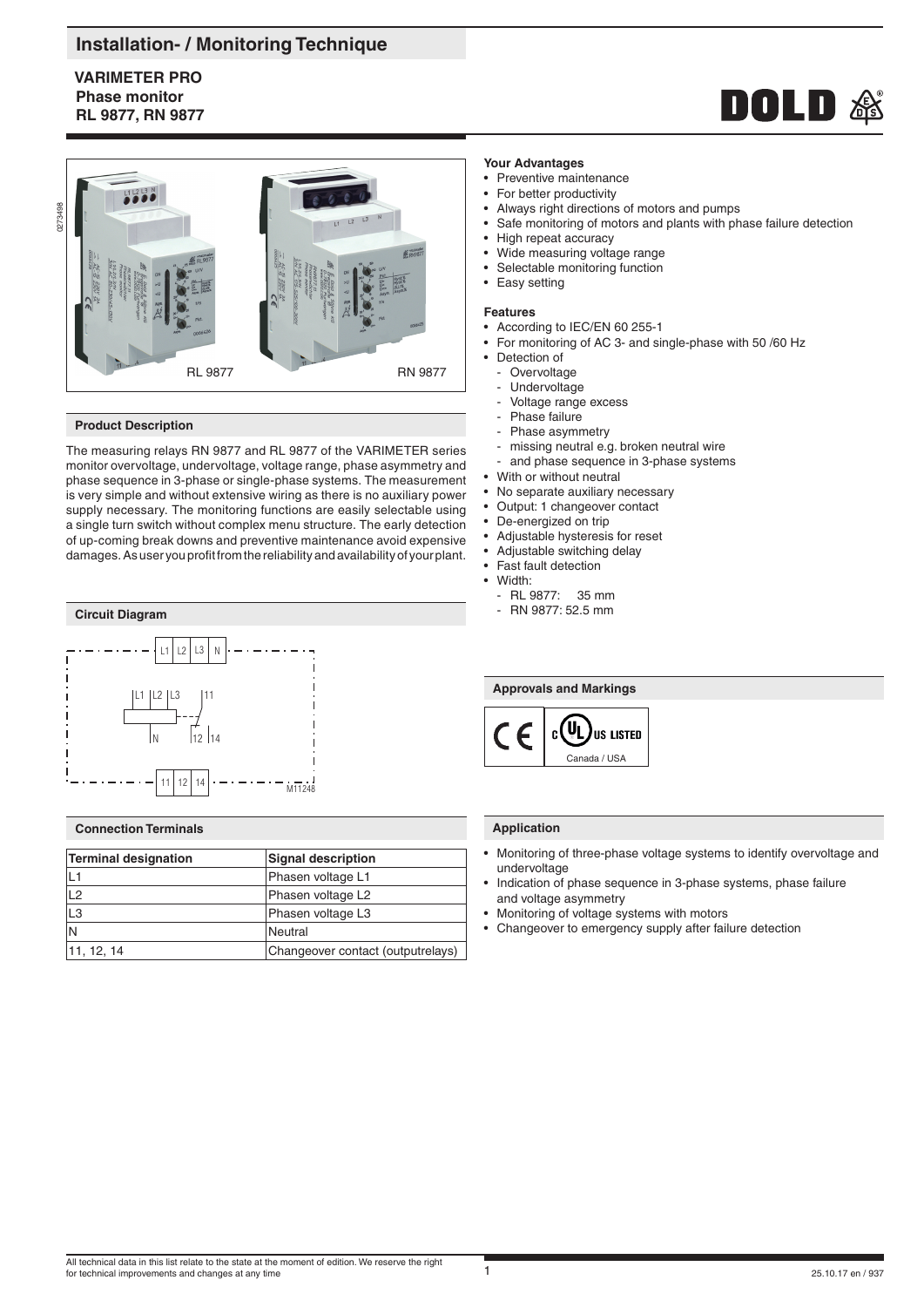# **Function Diagrams**



Monitoring function: 3 AC / 1 AC-overvoltage / undervoltage; rotary switch: "U>" / "U<"



Monitoring function: 3 AC / 1 AC-voltage range; rotary switch: "U<>"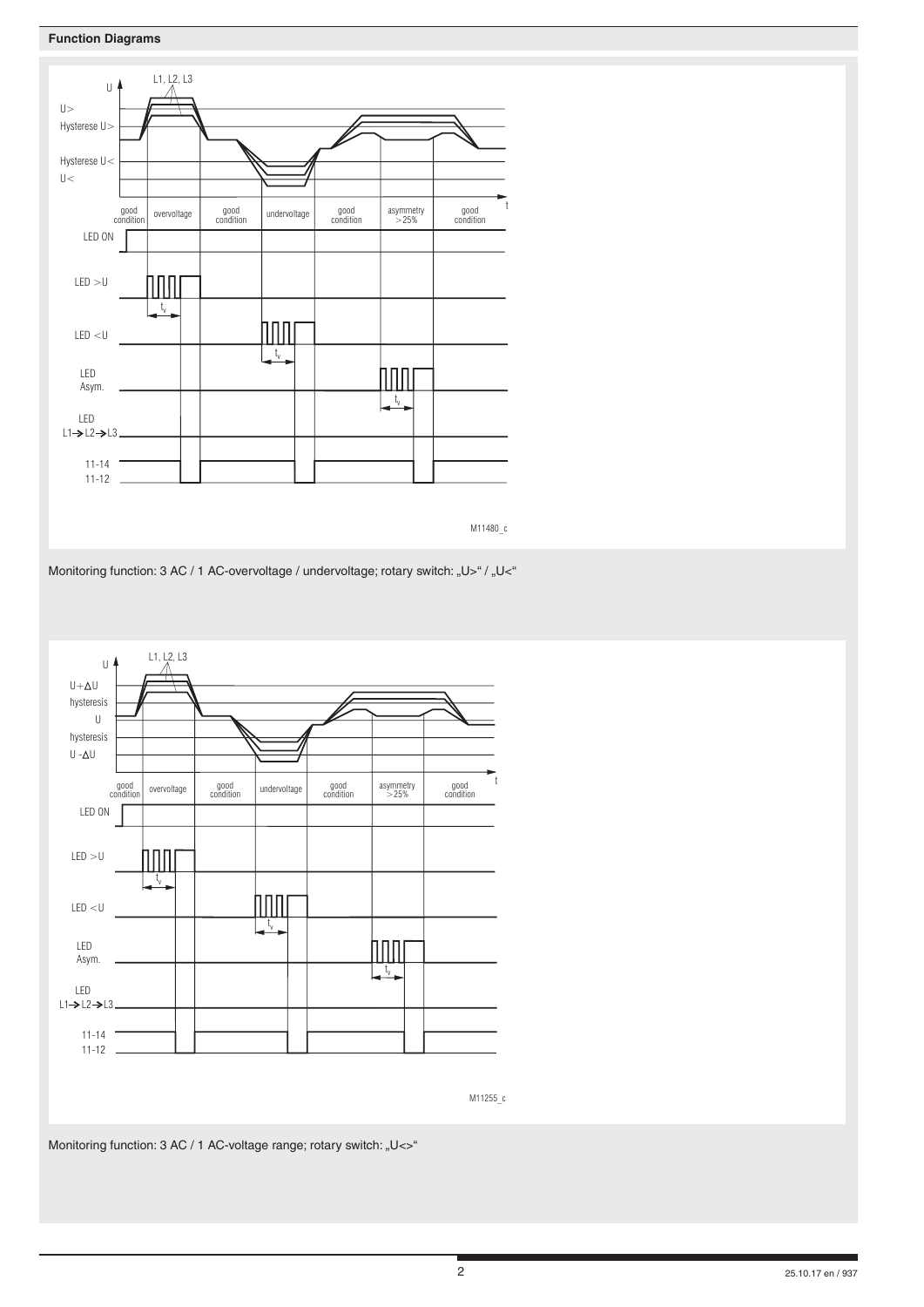

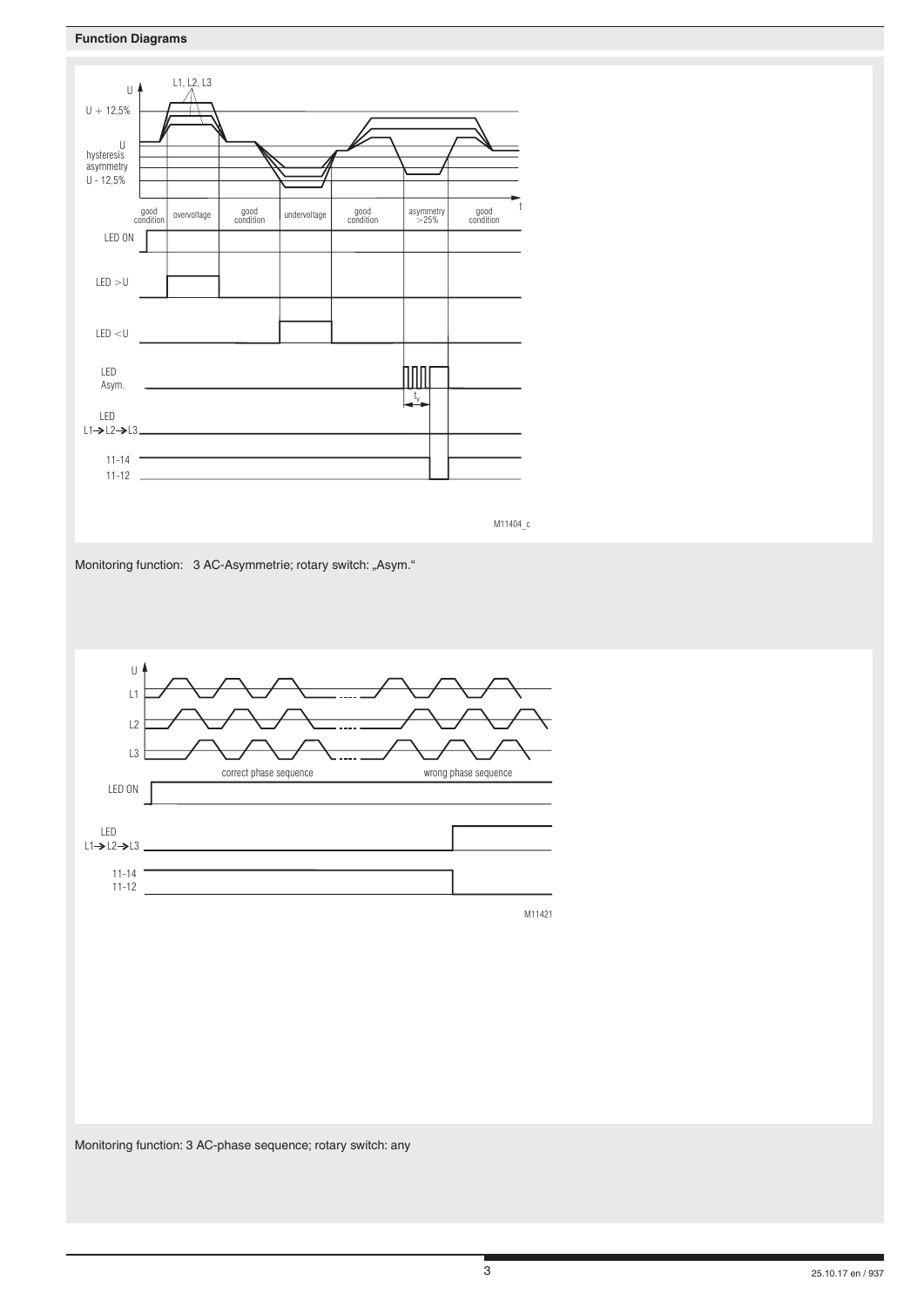# **Function Diagrams**



M11420\_b

only at variant RN9877/120 e.g. RL9877/120: Monitoring function: Phase failure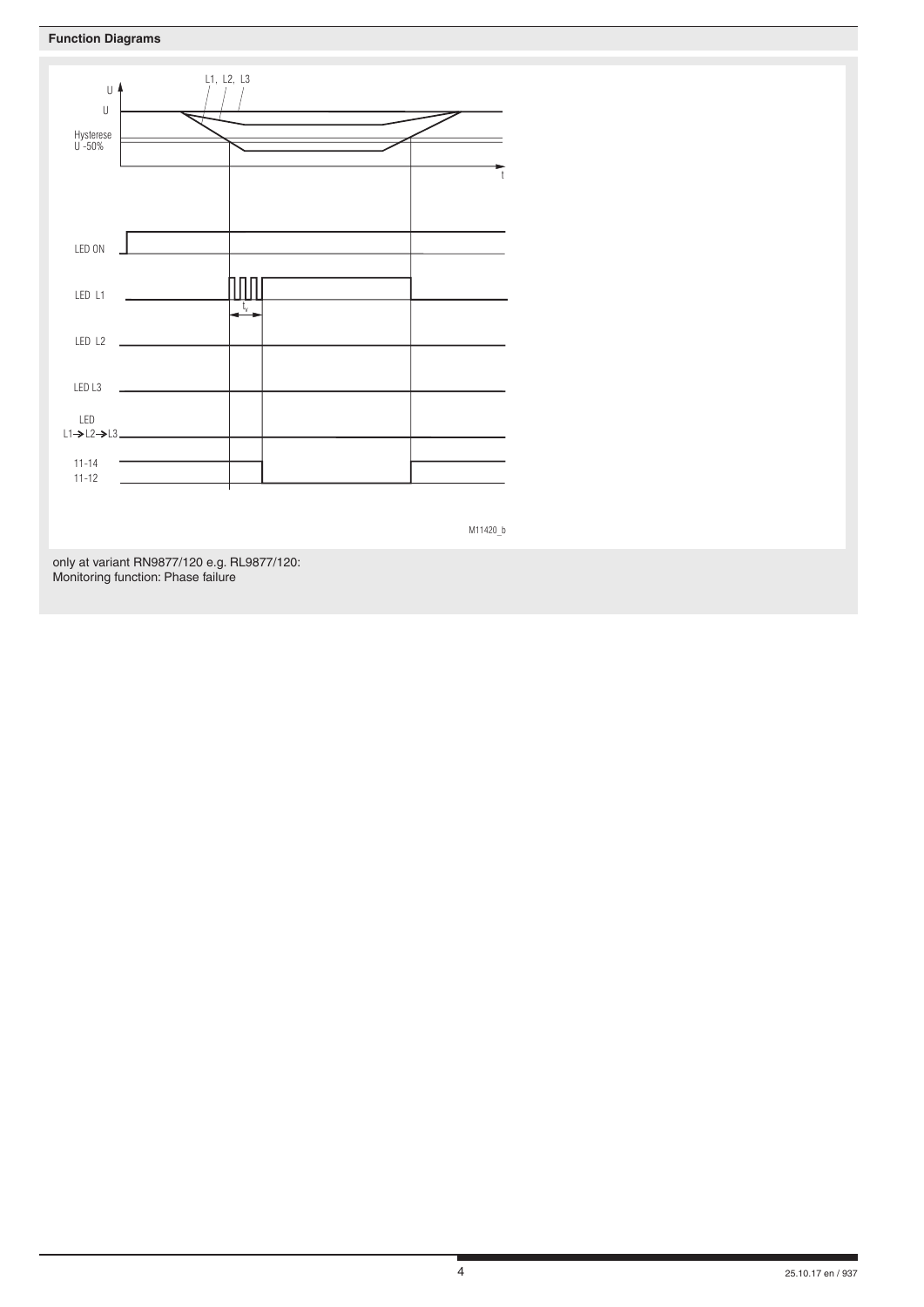### **Functions**

In 3-phase systems all three phases are measured against neutral. In the monitoring modes overvoltage, undervoltage and voltage range the excess of the switching voltage U by one or more phase voltages is indicated by blinking of the corresponding LED. After the switching delay time has expired the voltage LED is on permanently and the output relay releases. If the phase voltage which has triggered the alarm falls below the nominal voltage U, the voltage LED switches off immediately whereas the output relay is energized.

The output relay operates in closed circuit mode i.e. in case of good condition the relay energized whereas in fault condition it is de-energized.

In the voltage range monitoring mode the nominal voltage range  $U \pm \triangle U$ is adjustable. An alarm is triggered in case a phase voltage leaves this monitoring range. The hysteresis for switching back into good condition is half the value set by the potentiometer  $\triangle$ U.

In the voltage monitoring operation modes an excess of the voltage asymmetry between the three phases of more than 25 % is indicated by the asymmetry LED turning on. In this terminology asymmetry means the relative difference of the maximum phase voltage and the minimum phase voltage. Fall back into good condition occurs with a hysteresis of ca. 6 %. In this case the asymmetry LED turns off and the output relay energizes.

In the asymmetry monitoring operation mode the trigger level for asymmetry excess in 3-phase systems is adjustable. The hysteresis for falling back into good condition is exactly half of the set value for asymmetry. In this monitoring mode activation and deactivation of the output relay is done using the same timing parameters as in the voltage monitoring mode except that the control is governed by asymmetry excess rather than voltage excess. In this function mode a difference of the phase voltage to the adjusted voltage value of more then 25% is indicated by the corresponding voltage LED. Again fall back into good condition is done with a hysteresis of approx. 6 %.

In all monitoring modes of a 3-phase system a correct phase sequence is monitored. In case of a wrong phase sequence the phase sequence LED turns on permanently and the output relay remains de-energized. This state is on hold until the unit is restarted with correct phase sequenze. After the phase sequence is correct again the LED is turned off immediately.

A missing or broken neutral is indicated by the asymmetry LED and the phase sequence LED being switched on permanently.

In 3-phase systems without neutral the delta voltages UA, UB and UC are calculated via virtual star voltages by means of vector addition. The monitoring modes are the same as with devices with neutral. The following relationships between triangle voltages and device terminals are to be taken into account:

 $UA = L1 - L2$ ;  $UB = L1 - L3$ ;  $UC = L2 - L3$ ;

The variant RN9877/120 is especially suitable to detect phase failures.

While the neutral is connected and a phase drops under 50% of the phase voltage the corresponding LED signals the failure. The percentage between minimum and maximum phase voltage is measured.

When the neutral is missing, the phases are measured in relation to a virtual internal neutral.

After elaps of the switching delay the phase failure LED is continuously on and the output relay switches off (de-energised on trip). The reset takes place with a hysteresis of 6.25% then then LED goes off immediately and the output relay energises.

| Indicator                                                   |                                                                         |
|-------------------------------------------------------------|-------------------------------------------------------------------------|
| green LED "ON":                                             | on, when supply connected                                               |
| red LED "U":                                                | on, when overvoltage                                                    |
| red LED " <u":< td=""><td>on, when undervoltage</td></u":<> | on, when undervoltage                                                   |
| yellow LED "Asym.":                                         | indicates a voltage asymmetry in 3-phase<br>systems or loss of neutral  |
| yellow LED "L1→L2→L3":                                      | indicates wrong phase sequence in<br>3-phase systems or loss of neutral |
| Variant /120:                                               |                                                                         |
| green LED "ON":                                             | on, when supply connected                                               |
| red LED "L1":                                               | on, when phase failure at phase 1                                       |
| red LED "L2":                                               | on, when phase failure at phase 2                                       |
| red LED "L3":                                               | on, when phase failure at phase 3                                       |
| yellow LED "L1→L2→L3":                                      | indicates wrong phase sequence in<br>3-phase systems                    |

#### **Notes**

During initialisation the relay recognises automatic the mains frequency (50 Hz or 60 Hz) and Netzform (3AC- or 1AC- systems).

On 3-phase connection all 3-phase voltages are criteria to return into good state, therefore the hysteresis should be chosen as low as possible for undervoltage or overvoltage mode (max. 10%). For the voltage range mode a higher hysteresis should be selected (min.10%).

Depending on the voltage system different monitoring functions can be selectet on a selector switch:

| <b>Function select</b> | Type of voltage | Monitoring      |
|------------------------|-----------------|-----------------|
| U>                     | 3AC / 1AC       | Overvoltage     |
| U<                     | 3AC / 1AC       | Undervoltage    |
| U<>                    | 3AC / 1AC       | Voltage range   |
| Asym.                  | 3AC             | Phase asymmetry |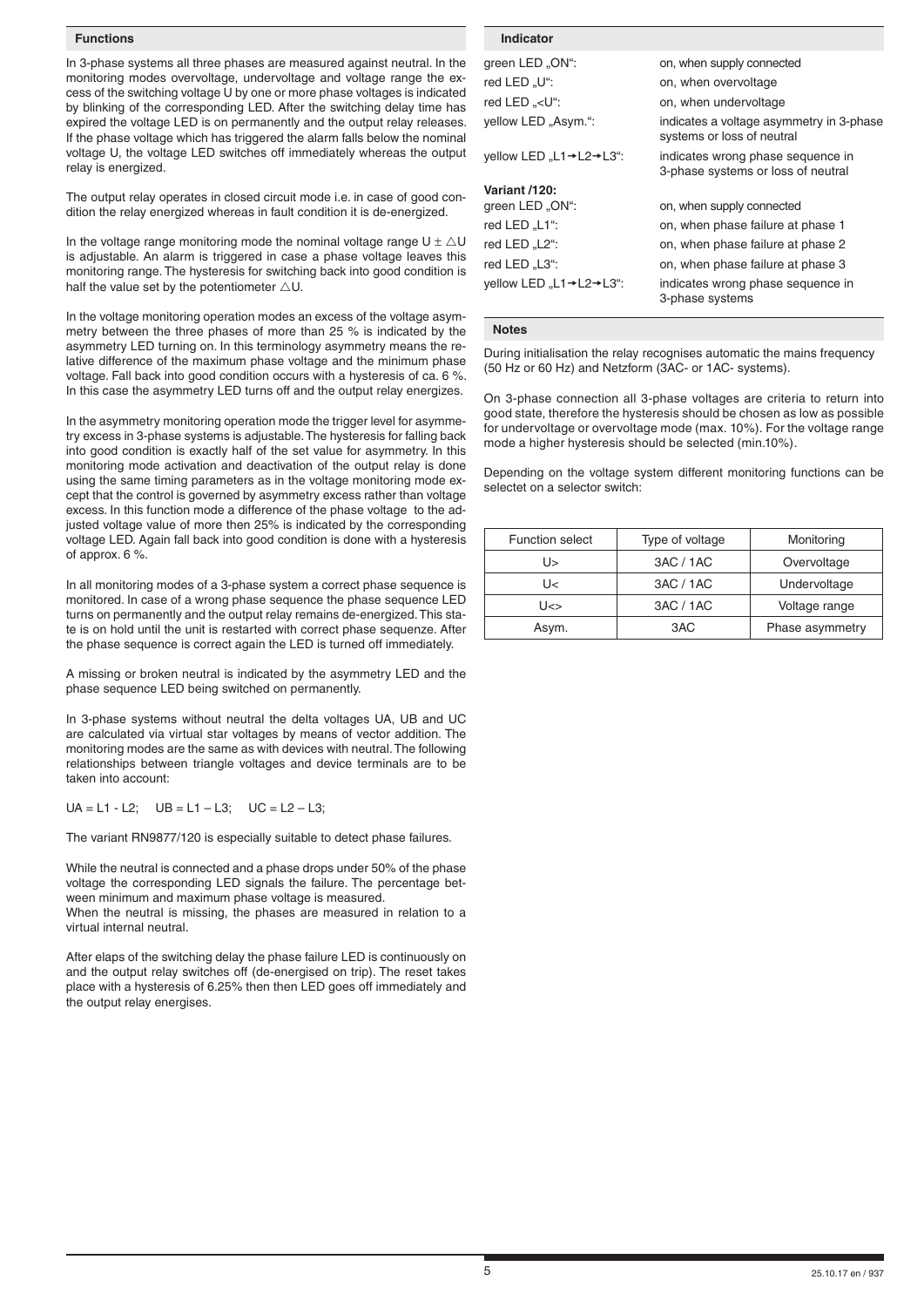#### **Input**

**Operating voltage U<sub>B</sub>:**<br>RL 9877:

**Voltage rated operating U<sub>e</sub>: Operating voltage U<sub>B</sub>:**<br>RL 9877:

**Voltage rated operating U<sub>e</sub>:** RL 9877: 3 AC 94 ... 209 V<br>RN 9877: 3 AC 205 ... 477 **Nominal frequency:** 50 / 60 Hz<br> **Frequency range:** 45 ... 65 Hz **Frequency range:** 45 ...<br>Max. asymmetry: 50 % Max. asymmetry: **Nominal consumption:** approx. 7 VA

### **Output**

**Contact:** 1 changeover contact<br> **Contact material:** AgNi **Contact material:** AgNi<br> **Switching voltage:** AC 250 V **Switching voltage: Thermal current I<sub>n</sub>: 5 A Switching capacity**  to AC 15<br>NO contact: NO contact: 3 A / AC 230 V IEC/EN 60 947-5-1<br>NC contact: 1 A / AC 230 V IEC/EN 60 947-5-1 **Electrical life** to AC 15 at 1 A, AC 230 V: **Short circuit strength** IEC/EN 60 947-5-1 max. fuse rating: 5 A gL **Mechanical life:** 

# **Measuring circuit**

**Measuring voltage:** infinite adjustable<br>
RI 9877: 3/N AC 80 ... 230 RL 9877:  $\begin{array}{r} 3/N \text{ AC } 80 \dots 230 \text{ V} / 45 \dots 130 \text{ V} \\ \text{BN } 9877: \end{array}$ <br> $\begin{array}{r} 3/N \text{ AC } 175 \dots 525 \text{ V} / 100 \dots 300 \end{array}$ RN 9877: 3/N AC 175 … 525 V/ 100 ... 300 V RN 9877: 3 AC 175 ... 525 V<br> **Voltage range:** 3 AC 175 ... 1.1 U. **Voltage range:** 0.85 U<sub>N</sub> ... 1.1 U<sub>N</sub><br> **Hysteresis:** infinite adjustable **Response value for Switching delay t<sub>v</sub>:** 

**Temperature influence:** 

**Hysteresis:** infinite adjustable 4 ... 20 % **Phase asymmetry:** infinite adjustable 4 … 20 % **:** infinite adjustable instantaneuos, 2 … 30 s **Repeat accuracy:**  $\pm 2\%$ <br>**Temperature influence:**  $\pm 1\%$ 

3 AC 80 ... 230 V

typ.  $3 \times 10^5$  switching cyles

 $> 30 \times 10^6$  switching cyles

**Attention: The combination of adjusted switching voltage U and hysteresis U must be within the measuring range.**

IEC/EN 60 947-5-1

## **General Data**

| <b>Operating mode:</b>                                                       | continuous operation                        |                                                             | for |
|------------------------------------------------------------------------------|---------------------------------------------|-------------------------------------------------------------|-----|
| <b>Temperature range</b><br>Operation:<br>Storage:<br>Relative air humidity: | $-20+55$ °C<br>$-25+65$ °C<br>93 % at 40 °C |                                                             |     |
| Altitude:                                                                    | $< 2,000 \text{ m}$                         |                                                             |     |
| <b>Clearance and creepage</b><br>distances                                   |                                             |                                                             |     |
| Rated impuls voltage/<br>Pollution degree:<br><b>EMC</b>                     | 6 kV / 2                                    | IEC 60 664-1                                                |     |
| Electrostatic discharge (ESD):<br><b>HF</b> irradiation                      | 8 kV (air)                                  | IEC/EN 61 000-4-2                                           |     |
| 80 MHz  1 GHz:<br>1 GHz  2.7 GHz:<br>Fast transients:                        | 12V/m<br>10V/m<br>2 kV                      | IEC/EN 61 000-4-3<br>IEC/EN 61 000-4-3<br>IEC/EN 61 000-4-4 |     |

3/N AC 80 ... 230 V / 45 ... 130 V 1- or 3-phase without / with neutral RN 9877: 3/N AC 175 … 525 V / 100 ... 300 V 1- or 3-phase without / with neutral RL 9877: 3/N AC 94 ... 209 V / 53 ... 118 V<br>RN 9877: 3/N AC 205 ... 477 V / 118 ... 273 3/N AC 205 ... 477 V / 118 ... 273 V 3 AC 80 ... 230 V 3-phase without neutral RN 9877: 3 AC 175 ... 525 V 3-phase without neutral 3 AC 205 ... 477 V<br>50 / 60 Hz

# **Technical Data Technical Data**

| Surge                                                                                                            |                                                           |                                                  |
|------------------------------------------------------------------------------------------------------------------|-----------------------------------------------------------|--------------------------------------------------|
| between<br>wires for power supply:                                                                               | 2 kV                                                      | IEC/EN 61 000-4-5                                |
| between wire and ground:                                                                                         | 4 kV                                                      | IEC/EN 61 000-4-5                                |
| HF wire guided:                                                                                                  | 10 V                                                      | IEC/EN 61 000-4-6                                |
| Interference suppression:                                                                                        | Limit value class B                                       | EN 55 011                                        |
| Degree of protection:                                                                                            |                                                           |                                                  |
| Housing:                                                                                                         | IP 40                                                     | IEC/EN 60 529                                    |
| Terminals:                                                                                                       | IP 20                                                     | IEC/EN 60 529                                    |
| Enclosure:                                                                                                       | Thermoplastic with V0 behaviour<br>acc. to UL subject 94  |                                                  |
| <b>Vibration resistance:</b>                                                                                     | Amplitude 0.35 mm<br>Class I                              | IEC/EN 60 255-21                                 |
| Climate resistance:                                                                                              | 20 / 055 / 04                                             | IEC/EN 60 068-1                                  |
| <b>Terminal designation:</b>                                                                                     | EN 50 005                                                 |                                                  |
| Wire connection:                                                                                                 |                                                           | DIN 46 228-1/-2/-3/-4                            |
| <b>Fixed screw terminals</b>                                                                                     |                                                           |                                                  |
| Cross section:                                                                                                   | 0.2  4 mm² (AWG 24 - 12) solid or                         |                                                  |
|                                                                                                                  | $0.22.5$ mm <sup>2</sup> (AWG 24 - 12)                    |                                                  |
|                                                                                                                  | stranded wire with and without ferrules<br>$7 \text{ mm}$ |                                                  |
| Stripping length:                                                                                                | $0.6$ Nm                                                  | EN 60 999-1                                      |
| Fixing torque:<br>Wire fixing:                                                                                   | Captive slotted screw / M2.5                              |                                                  |
| Fixed                                                                                                            |                                                           |                                                  |
| <b>High-voltage terminals</b>                                                                                    |                                                           |                                                  |
| Cross section:                                                                                                   |                                                           | 0.2  6 mm <sup>2</sup> (AWG 24 - 10) massiv oder |
|                                                                                                                  | $0.24$ mm <sup>2</sup> (AWG 24 - 10)                      |                                                  |
|                                                                                                                  | stranded wire without ferrules                            |                                                  |
|                                                                                                                  | $0.254$ mm <sup>2</sup> (AWG 24 - 10)                     |                                                  |
|                                                                                                                  | stranded wire with ferrules                               |                                                  |
| Stripping length:                                                                                                | 8 mm                                                      |                                                  |
| Fixing torque:                                                                                                   | $0.7$ Nm                                                  | EN 60 999-1                                      |
| Wire fixing:                                                                                                     | Captive slotted screw / M3                                |                                                  |
| <b>Mounting:</b>                                                                                                 | DIN rail                                                  | <b>IEC/EN 60 715</b>                             |
| Weight:                                                                                                          |                                                           |                                                  |
| RL 9877:                                                                                                         | approx. 105 g                                             |                                                  |
| RN 9877:                                                                                                         | approx. 125 g                                             |                                                  |
| <b>Dimensions</b>                                                                                                |                                                           |                                                  |
| Width x height x depth:                                                                                          |                                                           |                                                  |
| RL 9877:                                                                                                         | 35 x 90 x 71 mm                                           |                                                  |
| RN 9877:                                                                                                         | 52.5 x 90 x 71 mm                                         |                                                  |
| <b>UL-Data</b>                                                                                                   |                                                           |                                                  |
| ANSI/UL 60947-1, 5 <sup>th</sup> Edition                                                                         |                                                           |                                                  |
| ANSI/UL 60947-5-1, 3rd Edition                                                                                   |                                                           |                                                  |
| CAN/CSA-C22.2 No. 60947-1-13, 2 <sup>nd</sup> Edition<br>CAN/CSA-C22.2 No. 60947-5-1-14, 1 <sup>st</sup> Edition |                                                           |                                                  |
| <b>Switching capacity:</b>                                                                                       | Pilot duty B300                                           |                                                  |
|                                                                                                                  | 5A 240Vac Resistive, G.P.                                 |                                                  |
|                                                                                                                  | 5A 30Vdc Resistive or G.P.                                |                                                  |
|                                                                                                                  | 5A 250Vac G.P.                                            |                                                  |

**Wire connection:** 60°C / 75°C copper conductors only RL 9877: AWG 24 - 12 Sol/Str Torque 0.6 Nm AWG 24 - 12 Sol/Str Torque 0.6 Nm RN 9877 for terminals 11, 12, 14: AWG 24 - 12 Sol/Str Torque 0.6 Nm terminals L1, L2, L3, N: AWG 30 - 10 Sol/Str Torque 0.7 Nm



**Technical data that is not stated in the UL-Data, can be found in the technical data section**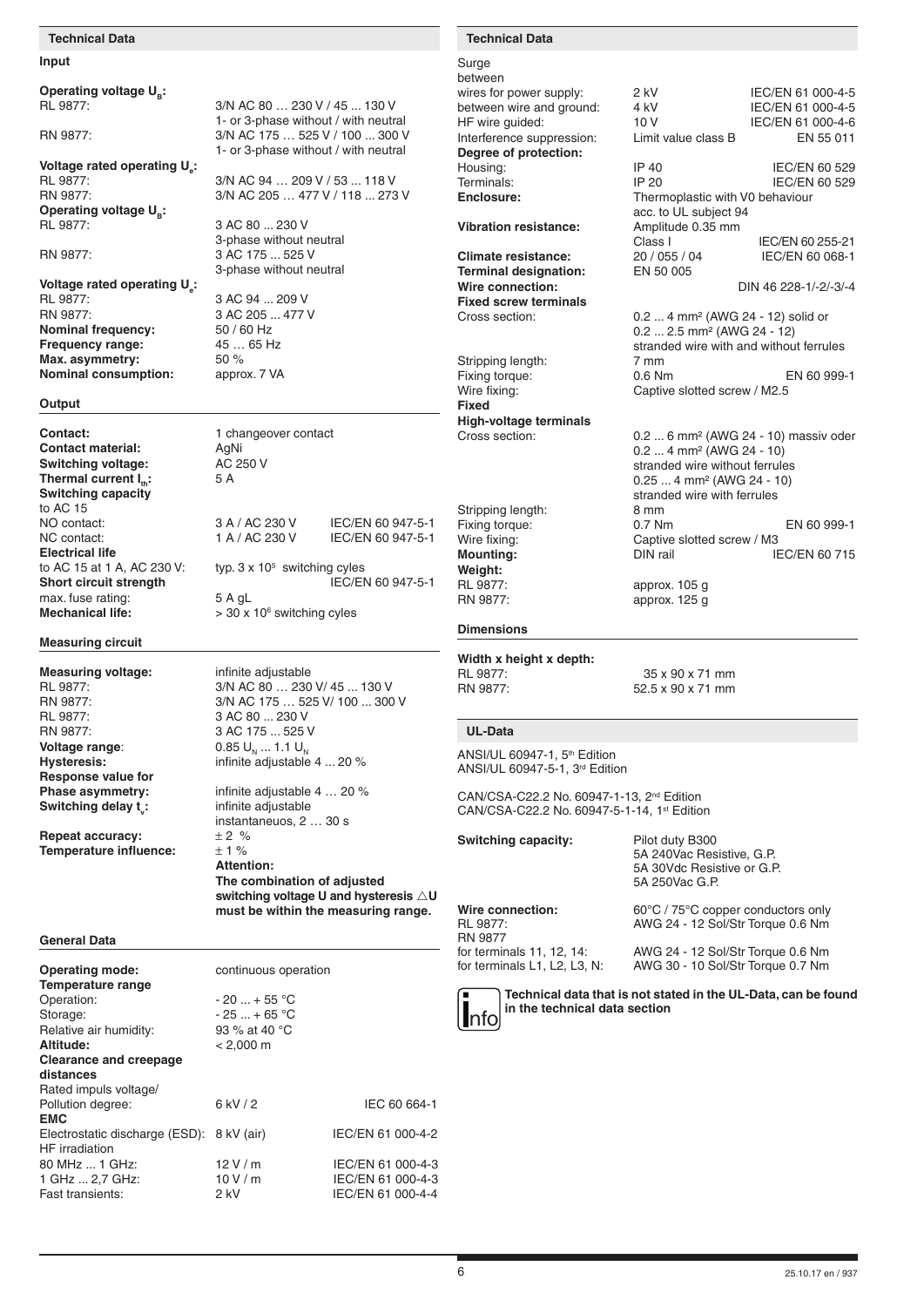| Article number:<br>• Output:<br>• Measuring voltage:<br>• Hysteresis:<br>• Switching delay:<br>• Width: | RL 9877.11/61 3/N 80  230 V / 45  130 V 4  20 % 0  30 s<br>0066426<br>1 changeover contact<br>3/N AC 80  230 V / 45  130 V<br>$420\%$<br>030s<br>35 mm |
|---------------------------------------------------------------------------------------------------------|--------------------------------------------------------------------------------------------------------------------------------------------------------|
|                                                                                                         | RN 9877.11/61 3/N 175  525 V / 100  300 V 4  20 % 0  30 s                                                                                              |
| Article number:                                                                                         | 0066425                                                                                                                                                |
| • Output:                                                                                               | 1 changeover contact                                                                                                                                   |
| • Measuring voltage:                                                                                    | 3/N AC 175  525 V / 100  300 V                                                                                                                         |
| • Hysteresis:                                                                                           | 420%                                                                                                                                                   |
| • Switching delay:                                                                                      | 030s                                                                                                                                                   |
| • Width:                                                                                                | 52.5 mm                                                                                                                                                |
|                                                                                                         |                                                                                                                                                        |

# **Variant**

**Standard Types**

RN 9877.11/120: to detect phase failure, indications of the missing phase via LED; can be used with or without neutral

# **Ordering example for variant**





3-phase connection with neutral







Single-phase connection